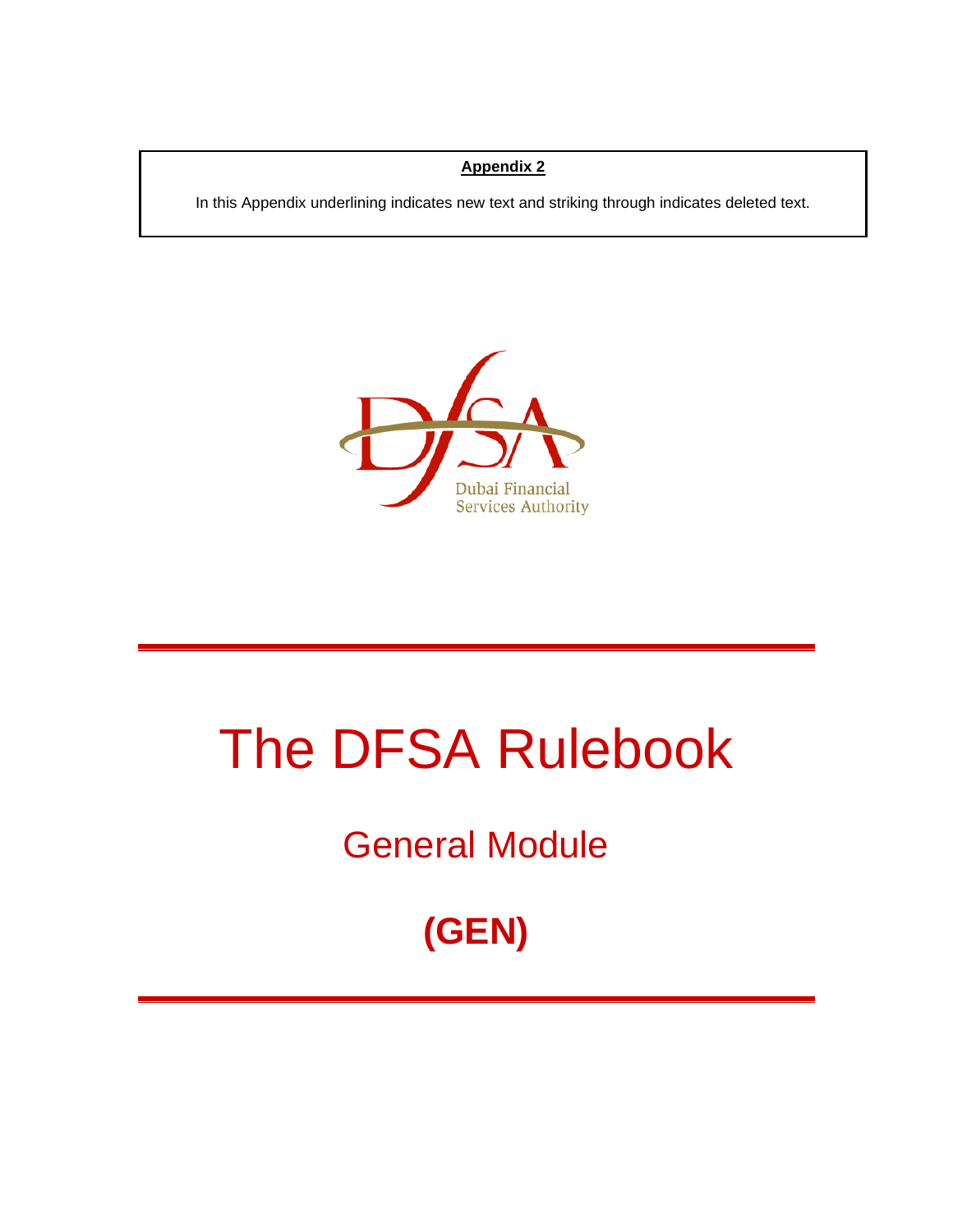

#### **2 FINANCIAL SERVICES**

……

#### **2.12 Managing a collective investment fund**

- **2.12.1** (1) In Rule 2.2.2, Managing a Collective Investment Fund means:
	- (a) being legally accountable to the Unitholders in the Fund for the management of the property held for or within a Fund under the Fund's Constitution; and
	- (b) establishing, managing or otherwise operating or winding up a Fund; and
	- (2) To the extent that any activity under (1) constitutes Managing Assets, Providing Fund Administration, Dealing as Agent, Dealing as Principal, Arranging Deals in Investments, or Providing Custody, or, in relation to a Credit Fund, Providing Credit, Arranging Credit or Advising on Credit, such a Financial Service is taken to be incorporated within Managing a Collective Investment Fund.
	- (3) The Person referred to in (1) is a Fund Manager.

#### **Guidance**

A Fund Manager can Provide Custody under Rule 2.12.1(2) only to the extent that a Fund Manager is expressly permitted under the Collective Investment Law 2010 or CIR to hold Fund Property without having to appoint an Eligible Custodian to do so. See CIR 8.2.2(3) for an example of the circumstances in which an Eligible Custodian is not required. Similarly, where a Fund Manager uses the Fund Platform structure, the Fund Platform can carry out the custody function in relation to Fund Property of the Funds established on the Fund Platform only to the extent that the Fund Manager is permitted to do so.

#### **Exclusions**

- **2.12.2** Pursuant to Article 20(3) of the Collective Investment Law 2010, a Person is hereby prescribed by the DFSA as not Managing a Collective Investment Fund merely because that Person:
	- (a) is acting as an agent, employee or delegate of the Fund Manager; or